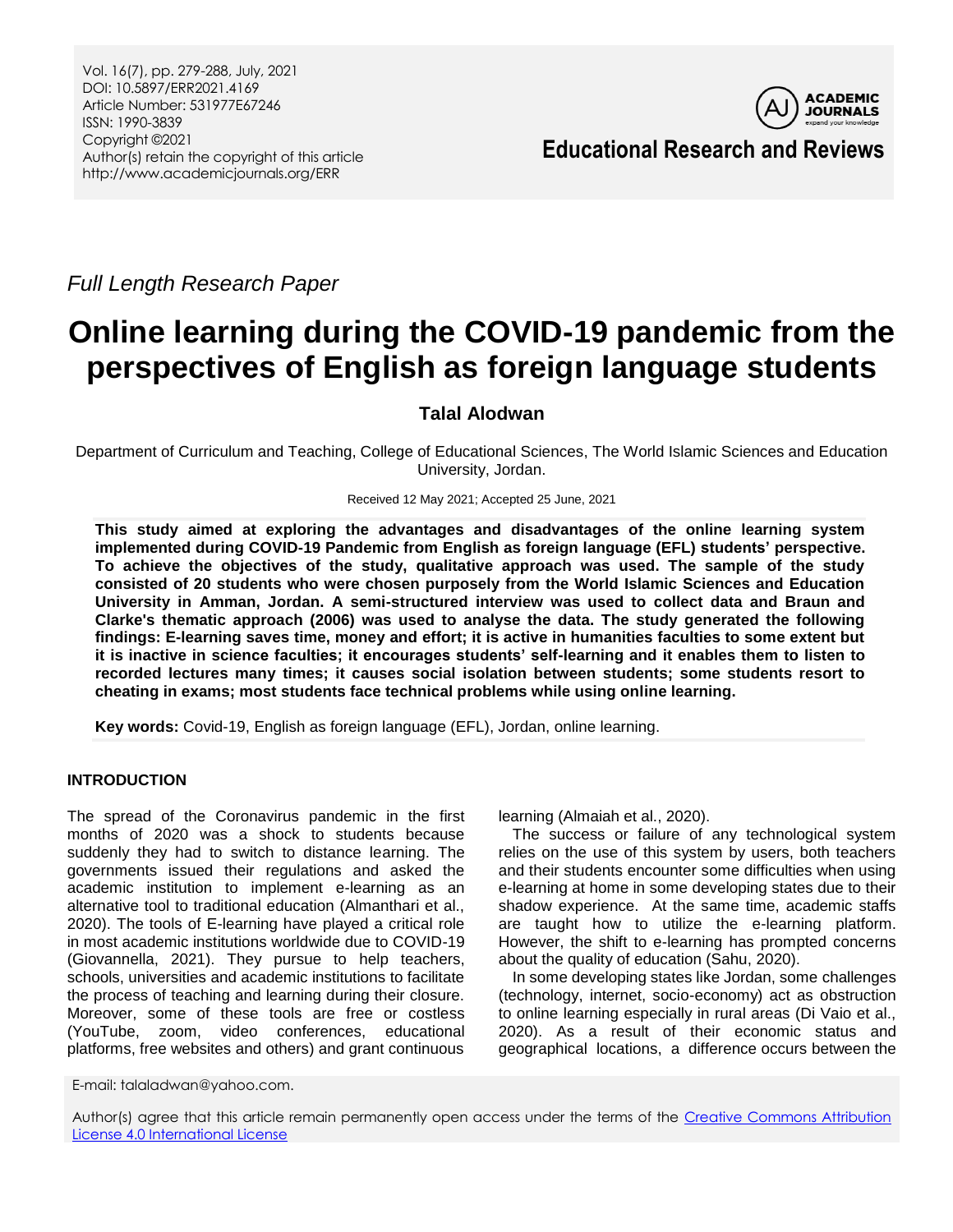two essential elements, widening the gap of qualified elearning. At present, E-learning supports and facilitates the process of education everywhere through internet. Academic institutions are providing online courses for students and trainers because of the lockdown in Jordan well as other countries.

Based on the literature, many studies (Ebner et al., 2020; Mayer, 2020; Wu et al., 2020; Favale et al., 2020; Radha et al., 2020; Hasan and Bao, 2020) discussed elearning during the coronavirus pandemic, unfortunately, no study tried to know the impression on students who are the focal element in the e-learning. Therefore, it is very significant to know their perspectives of e-learning since they are influenced by this type of learning. This study aims at exploring the overall EFL students' perspectives towards the implementation of online learning and exploring challenges and barriers of the online learning that appeared during the COVID-19 pandemic.

# **LITERATURE REVİEW**

With the progress of technologies and education, methods of learning have also improved. One of the results of modern technologies is e-learning which is broadly used in education. As a result of the coronavirus (COVID-19) pandemic, many of the education systems have been shifted to online learning teaching. In his study, Hoq (2020) confirmed that the use of information technology has a very significant role in the application of distance learning during the coronavirus pandemic. The learning process can run fine with the existence of the rapidly developed information technology including elearning, Google class, WhatsApp, Zoom, and other information media and internet networks that can link lecturers and students. Heppen et al. (2017) confirmed that online courses are increasingly used for credit recovery in districts across the country and the effectiveness of these courses for students. For some lessons that need practice such as practicum courses, video observation is one method suggested as an alternative for student teaching (Kim, 2020). To achieve the aim, online learning needs different learning teaching methods from those used in traditional learning. Barhoumi (2015) explained that the mathematics statistics course that used WhatsApp group media was quite effective when observed from student learning outcomes. Some advantages of e-learning are explained by Al Hadhrami and Al Saadi (2021), that online learning: makes it possible for learners to take up a course without attending an educational institution; gives learners the benefit of taking up a course from their home or from any place they find comfortable; it also enable learners to get credible certifications and improve their qualifications. Kuama and Intharaksa (2016) mentioned two challenges which students face due to e-learning, these are technological and individual difficulties and to overcome

technical challenges, sufficient and reliable Internet access, as well as twenty-four-hour availability of the Internet, are needed; while, the individual challenges, it is very important to pay attention to the design and content of an online course which cannot be overstated. It is also important to include adequate clarifications for the lessons and exercises. Learning mission preparation and content must be closely reviewed and updated regularly. Khabbaz and Najjar (2015) investigated students' language learning strategies in a Moodle-based language acquisition program, and the study found that emerging technologies in language learning could hinder autonomous learning due to challenges posed by new technology. Adnan and Anwar (2020) examined the efficacy of online learning during the COVID 19 pandemic between higher education students, they found that elearning is unable to generate good results in developing countries such as Pakistan because the bulk of poor students cannot use the internet and it is not available or weak in their villages and towns.

Due to the consequences of E-Learning on the user, such as detachment, isolation and the shortage of interaction between the students and the community in some platforms of E-Learning, the student's desire to learn is reduced. Therefore, Wu et al. (2020) studied how chatbot technology helps students reduce their detachment and social isolation. They designed a chatbot to be utilized alongside the platform of E-learning. This chatbot can be used with course materials and daily conversation. Therefore, it is a very significant issue to identify the advantages and disadvantages of E-learning to avoid the latter.

#### **MATERIALS AND METHODS**

This study is based heavily on a qualitative approach. Many reasons motivate the researcher to adopt this approach. Describing as well as analyzing the data helps the researcher and the reader understand the phenomena. "One of the greatest strengths of the qualitative approach is the richness and depth of exploration and description" (Myers, 2000). The ability of qualitative data in describing a phenomenon is an important consideration not only from the researcher"s perspective but also from the reader's point of view, "If you want people to understand better than they otherwise might, provide them with information in the form they usually experience it" (Lincoln and Guba, 1985, p. 120). Researchers of the qualitative approach analyze the experience of people and invite the readers to explore the covert data that is embedded in words and sentences. Qualitative research requires the researcher to ponder and reflect on the data collected so as to find the meaning within (Chandler et al, 2002, abstract). This approach also assists the researcher to achieve the goals of the study easily and smoothly (Creswell, 2013). It will help the researcher understand the advantages and disadvantages of e-learning, so, the policymakers, the academic staff and the IT technicians support the advantage points and change the disadvantages to advantages.

#### **Participants**

According to Kvale (1996), the size sample must be neither small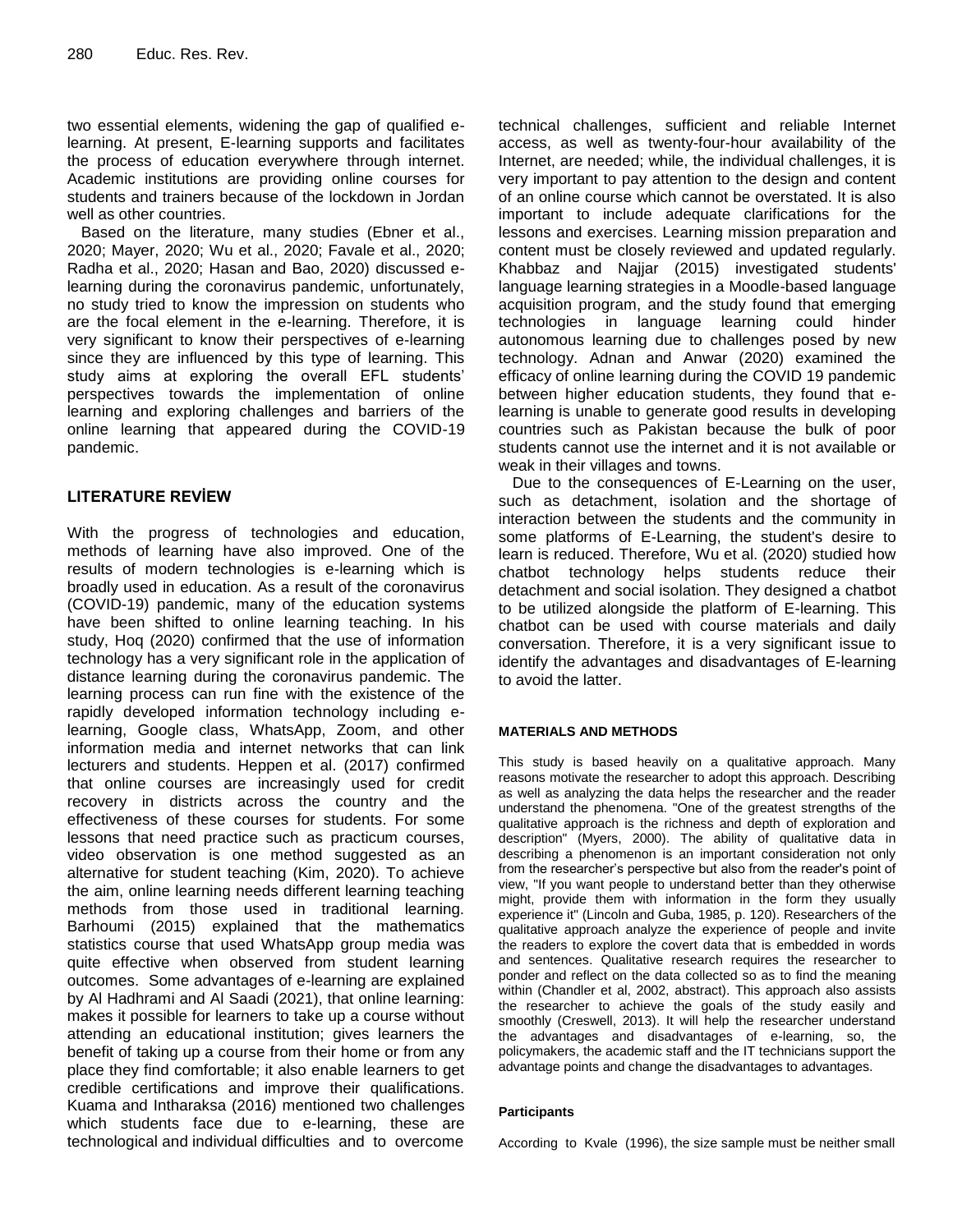

**Figure 1.** Braun and Clarke thematic approach (2006).

nor large to reach the saturation point of the answers and the information power, based on a study of Quick and Hall (2015), the convenient sample size is a range (4-50) in a qualitative study and the participant should have adequate knowledge about the phenomena (Everitt and Howell, 2021). Twenty students from different colleges at The World Islamic Sciences and Education University, Amman, Jordan were selected purposely based on the following criteria: the students should be twenty from freshmen, sophomores, juniors and seniors; gender: ten males and ten females; and their grades: excellent, very good, good, and pass. These criteria helped us have different perspectives of the students and to achieve validity and reliability.

#### **Data generation**

In this study, a semi-structured interview was used to collect data from the selected participants. The interview tool was used for the following reasons: offering flexibility to the interviewer in controlling the order of posing the questions: the interviewer can explain the question and ask many questions to clarify the answers of the participants. Scholars use semi-structured interviews to collect new data that belong to the topic of the study, triangulate other sources of data or validate results through the respondent answers (Lincoln and Guba, 1985). During the semi-structured interview, the scholar did not use a list of questions, but he used a guidance lists to guide the interview. The interview was in the form of a dialogue between the interviewer and the interviewees, and this leads to getting accurate information. Due to COVID19 a comprehensive lockdown was imposed. Therefore, the interview was through Zoom platform, it discussed different aspects that related to the objectives of the study.

#### **Data analysis**

In qualitative studies, thematic analysis is the most famous type of analysis (Guest, 2012). This analysis is identified as "the identification of the main recurrent or most important (based on the specific question being answered or the theoretical position of the reviewer) issues or themes arising in a body of evidence" (Pope et al., 2007, p. 96). To verify the process of the appearance of frequent themes, themes will emerge through accurate readings of

the texts, and a reflection of the idea process is mentioned as following "immersion, incubation, illumination, explication and creative synthesis" (Patton, 2002, p.486). The findings from the analysis will be the themes that form the structure for answering the research questions. This study used Braun and Clarke (2006) thematic approach to analyse the data for the following reasons: it is an appropriate method to analyze any study which needs interpretation, it is a flexible method that helps the researcher analyse the data, it is also a suitable method in case the data size is large, and it was used by many scholars (McDonald, 2011). Davey (2014) Alobeytha et al. (2018) found that it was suitable for analysing data in qualitative studies. This approach is implemented by pursuing six stages of coding in order to find a meaningful organized pattern (familiarizing yourself with your data, generating initial codes, searching for themes, reviewing themes, defining and naming themes, and producing the report) (Figure 1).

#### **Triangulation**

Triangulation is introduced by Yeasmin and Rahman (2012 as "a process of verification that increases validity by incorporating several viewpoints and methods" (p. 156). Triangulation is a kind of strategy which is used to improve and authorize the validity and credibility of the research. Mathison (1988) states, "Triangulation has become an important methodological issue in naturalistic and qualitative approaches to evaluation [in order to] control bias and establishing valid propositions because traditional scientific techniques are incompatible with this alternate epistemology" (p. 13). This study used data triangulation, where 20 students from different colleges were interviewed to give multiple sources of information. It also used investigator triangulation when the researchers employed two professors (from The World Islamic Sciences and Education University) to evaluate and test the themes during the process of data analysis.

#### **RESULTS AND DISCUSSION**

The interview was written as soon as it was recorded. The analysis of the texts was carried out based on Braun and Clarke thematic approach's processes (2006).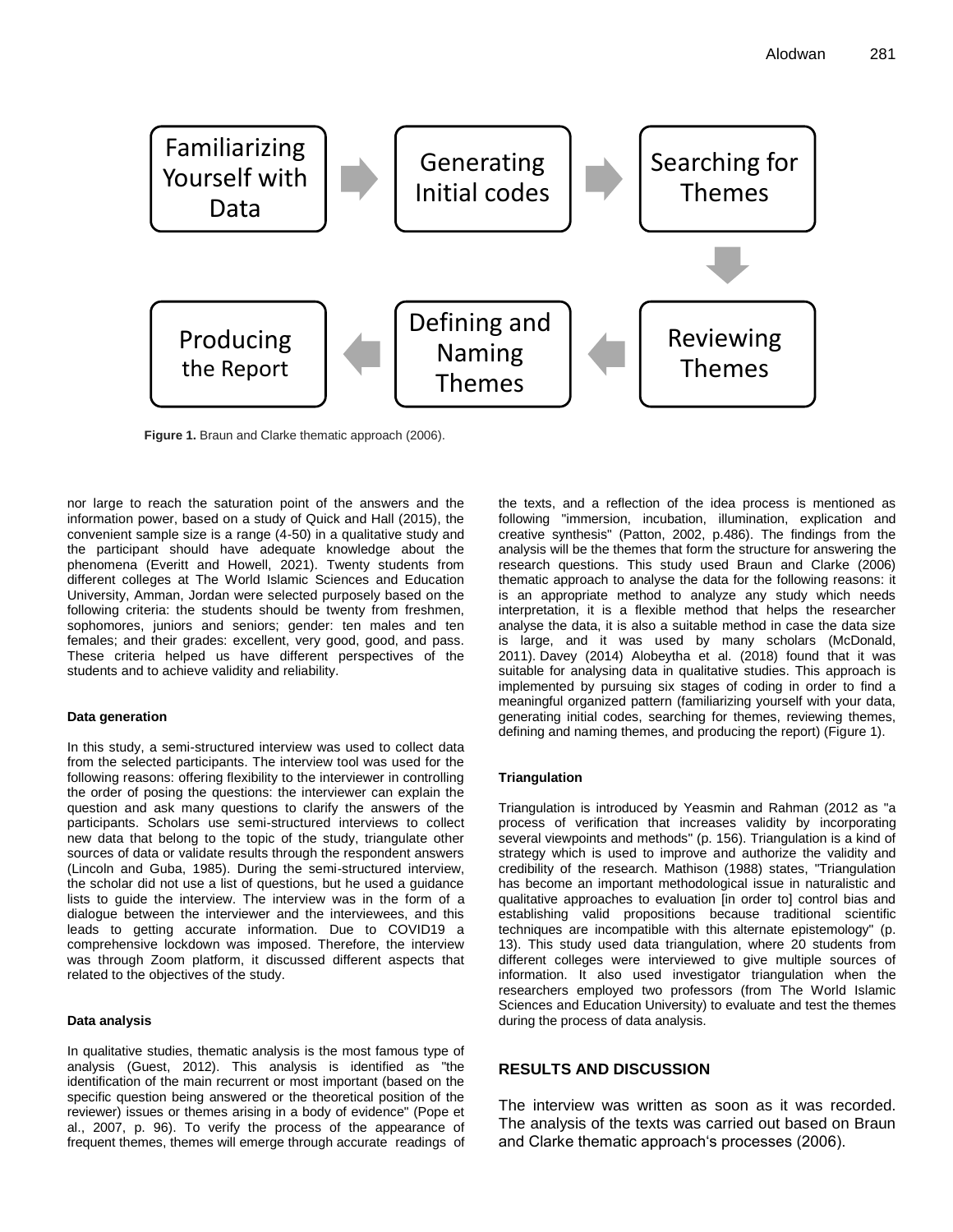#### **Table 1.** Suggested themes from the first readings.

| <b>Excerpt</b> | <b>Suggested themes</b>       |
|----------------|-------------------------------|
|                | Communicationand social media |
|                | <b>Limitation and economy</b> |
|                | <b>Exam</b>                   |
|                | <b>Limitation and money</b>   |
|                | Communication and interaction |

#### **Table 2.** Organization of the themes.

| <b>Excerpt</b> | <b>Suggested themes</b>               |
|----------------|---------------------------------------|
|                | <b>Communication and Social Media</b> |
|                | Communication and Interaction         |
|                | <b>Limitation and Money</b>           |
|                | <b>Limitation and Money</b>           |
|                | Fxam                                  |

#### **Table 3.** Appropriate themes.

| Excerpt | <b>Suggested themes</b>               |
|---------|---------------------------------------|
|         | <b>Communication and Social Media</b> |
|         | Communication and Interaction         |
|         | <b>Limitation</b>                     |
|         | <u>Limitation</u>                     |

#### **Table 4.** Final themes.

| <b>Excerpt</b>             | <b>Suggested themes</b> |
|----------------------------|-------------------------|
|                            | Communication           |
|                            | Communication           |
|                            | <b>Limitation</b>       |
| -------------------------- | <u>imitation</u>        |

Firstly, for familiarization with the data, the text was read twice until the author familiarized with it. Secondly, for generating initial codes, these codes were produced via the process of an inductive analysis (general to specifics). The analysis was an iterative process that went front and back to analyse in-depth. Some important notes were written and notions were coded by a particular colour, for instance, green colour for the theme communication, yellow colour for the theme limitation and so on. Table 1 exhibits several themes that resulted from the first readings. Thirdly, in searching for themes, the related themes were ordered together based on the colour, and the forming of Table 1 was based on the

themes. For instance, the rows that involve the same colour (Communication) in the above table were organized together. Table 2 shows how the themes are organized. Fourthly, the reviewing themes, the themes were reread many times to find the appropriate themes and delete some inappropriate ones. Table 3 shows the appropriate themes. Fifthly, defining and naming themes, the author defined the themes and explained every theme in some sentences. Table 4 reveals the final themes. Sixthly, in this stage, the author wrote the discussion based on the final themes which answer the research questions. Three themes were extracted. The section of analysis was cross-checked with an expert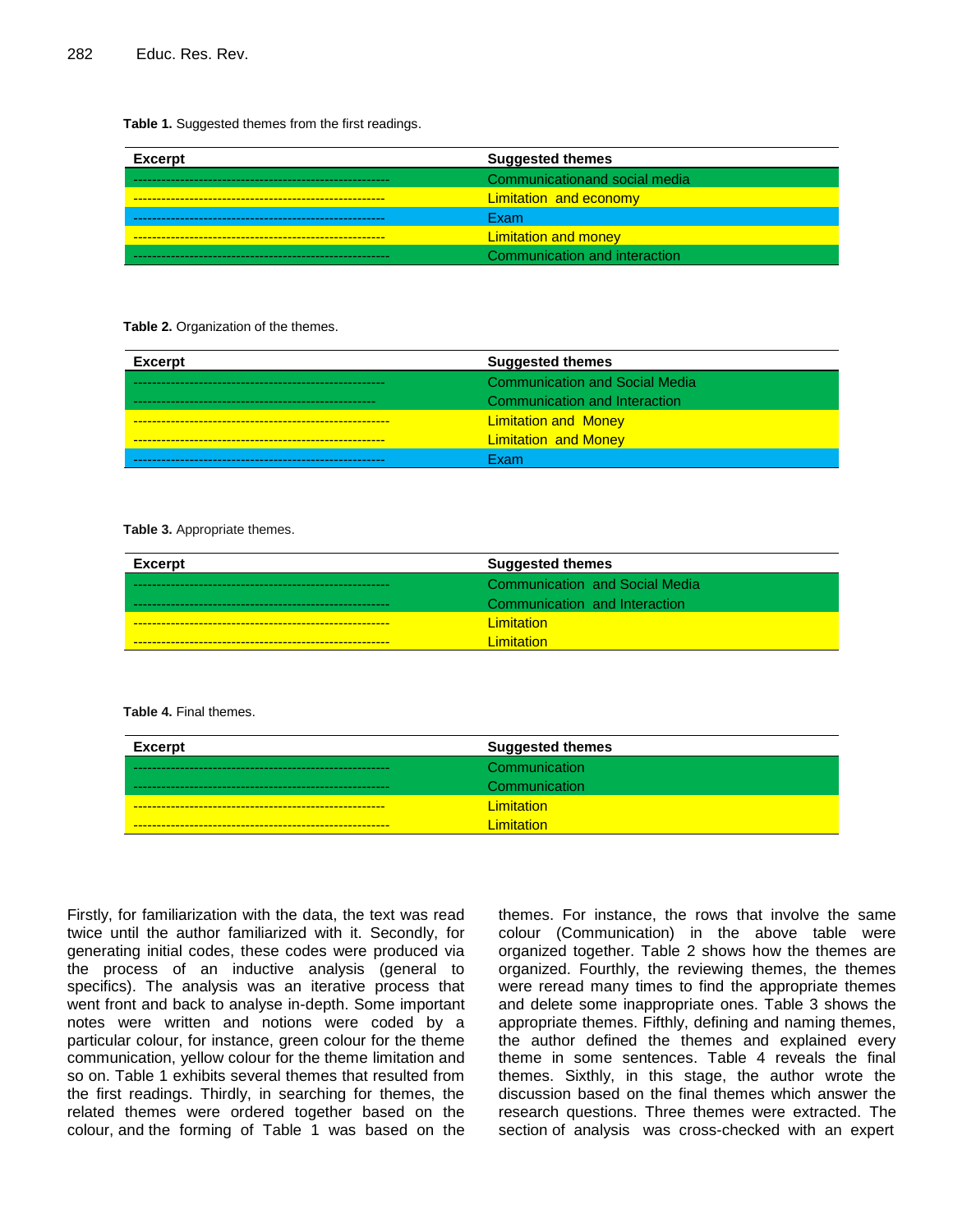

**Figure 2.** exhibits the themes of the advantages of e-learning.

(doctor in the field of education to check it in depth).

# **The advantages of e-learning during the COVID-19 pandemic**

This study considers the thematic findings that identified the chief advantages of e-learning during COVID-19 Pandemic. Figure 2 explains the themes of the advantages of e-learning.

# *Flexibility*

*Date and time:* The interviewees agreed that e-learning allowed the students to select the date and time of attendance of the recorded online lesson. The students do not need to travel and waste their time and money they can attend the class in their homes. They said" *I can attend the class whenever and wherever I want, no obstacles"*

*Education for all:* Some students work part-time at supermarkets, restaurants, bookshops etc.; thus, they found that online learning overcame many obstacles that prevented them from joining universities and working at the same time. Some of the students who are married joined universities due to the online learning, where they can balance their education and their home duties. They stated that "Thanks to online learning, I can do my business and also study without any obstacles so that I study in my free time".

# *Effectiveness*

**High marks:** Online Learning has a positive inspiration on students, a huge number of the students get high marks, and they felt that online learning was fairer than traditional learning since the evaluation of the students depends on their grade, not on the opinion of their lecturers. Those students cite that, "*I have achieved high scores in online education and these marks outweigh my scores in face-to-face education*" On the other hand, some students failed to get high marks or failed to pass exam due to the types of questions which focused on multiple-choice, and they could not answer them because of the short time that was allocated for the exam.

**Retaining ınformation:** E-learning - helps students retain their information for long periods. There is no need to ask the lecturer to repeat the lectures unless there is a vague point. According to the interviewees, "Unlike traditional learning, E-learning allows students to access academic materials an unlimited number of times. "Students rarely asked their professors questions if they did not understand some point because they could find it in the videos which were uploaded on the educational platform." Self- Learning**-** online learning motivates many students to search on the web and YouTube for more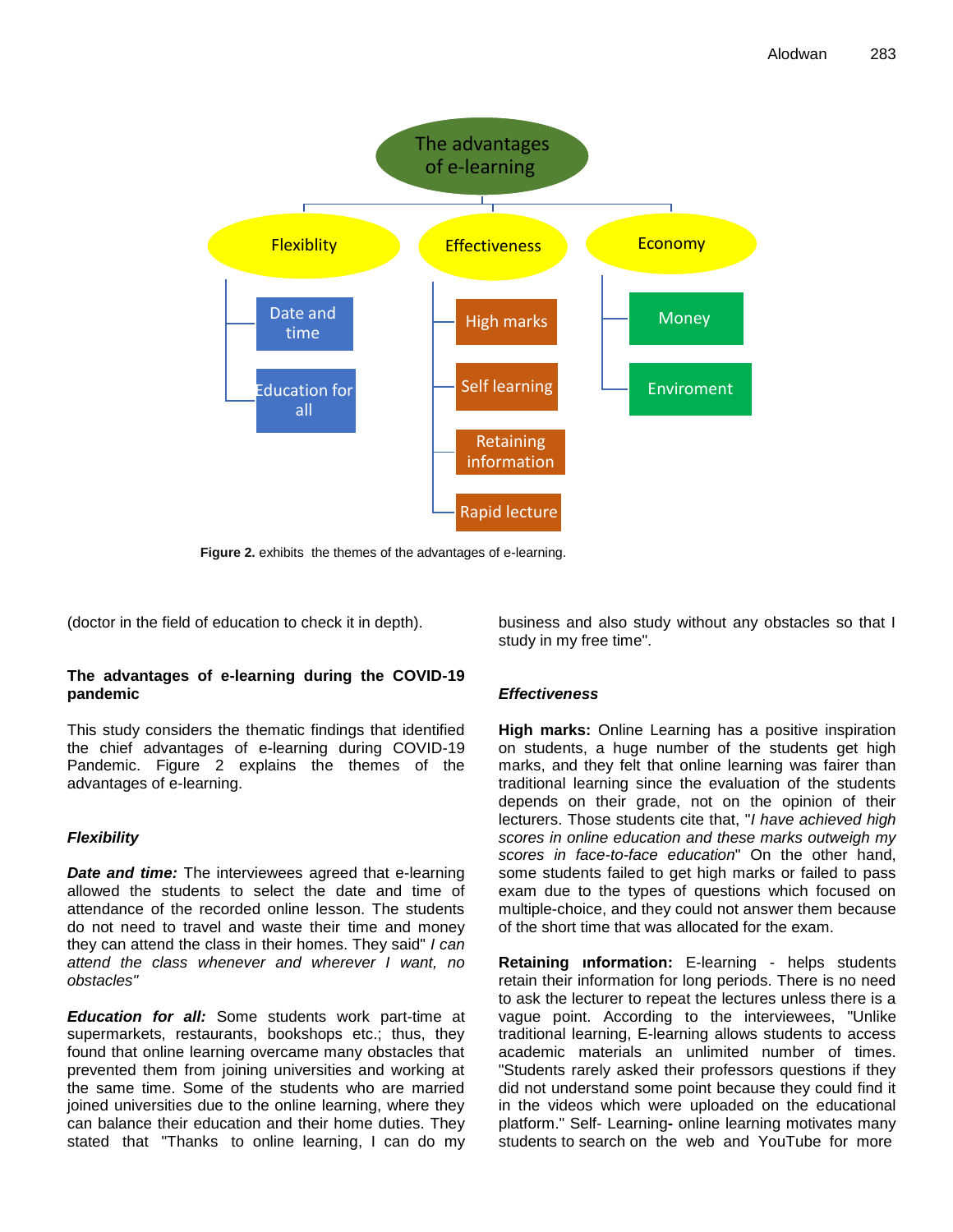

**Figure 3.** Findings of the disadvantages of e-learning during COVID-19 pandemic.

information. Therefore, the students make sure that they are in synchronization with modern knowledge. Knowledge has come within the reach of many people. Visiting websites opens up prospects for knowledge instead of visiting libraries which may be located in a city. This helps the students update their information. The interviewees stated that " *due to online learning, I taught myself by visiting the webs and extracting the information that I need";* Rapid Lectures **-** online learning is a good method to present a lecture in a short time for the following reasons: lecture commences rapidly without taking time to register the absent students and also ends in a shorter time than the traditional way of teaching because there is nothing interpreting it. This assists the lecturer to cover all the curriculum in a specific period while in the face to face education, lecturers rarely covered the course; students do not follow the speed of the students but they define their speed of learning. The interviewees stated that *"in the traditional education, the time which is located for the lecture is wasted and the lecture is interpreted many times, but in an online learning, the professor covers all the class within 20 minutes*"

# *Economy*

**Low costs***:* The importance of e-learning is in its ability to reduce financial costs for students and their families since it has saved the cost of transportation from one region to another to go to school or university. It has also saved additional expenses such as food and clothing for

the purpose of spending a day outside home, as well as the cost of books which have become available electronically and at a reasonable price. The interviewees see that, "online learning is costless and they save money. There was no need to go to the university which is far from some students' residences and they do not pay for transportation, accommodation, course materials and others".

**Environment:** E-learning contributed to reducing the environmental pollution, because it is a key element in reducing the dioxide carbon in the air as a result of reducing the using of vehicles. E-learning also contributed to reducing the cutting of trees and forests that are used in the production of paper .Some interviewees agreed that "*their consumption of paper is low due to the online learning. There is no need to cut trees and send them to paper factories which produce dioxide carbon. Therefore, online learning is a friend of environment".*

# **The disadvantages of E-Learning during COVID-19 Pandemic (Figure 3)**

## *Communication*

**Social ısolation:** The interviewees believe that online learning made students bear the remoteness, and the shortage of social interaction. Therefore, several students underwent social isolation which usually may drive the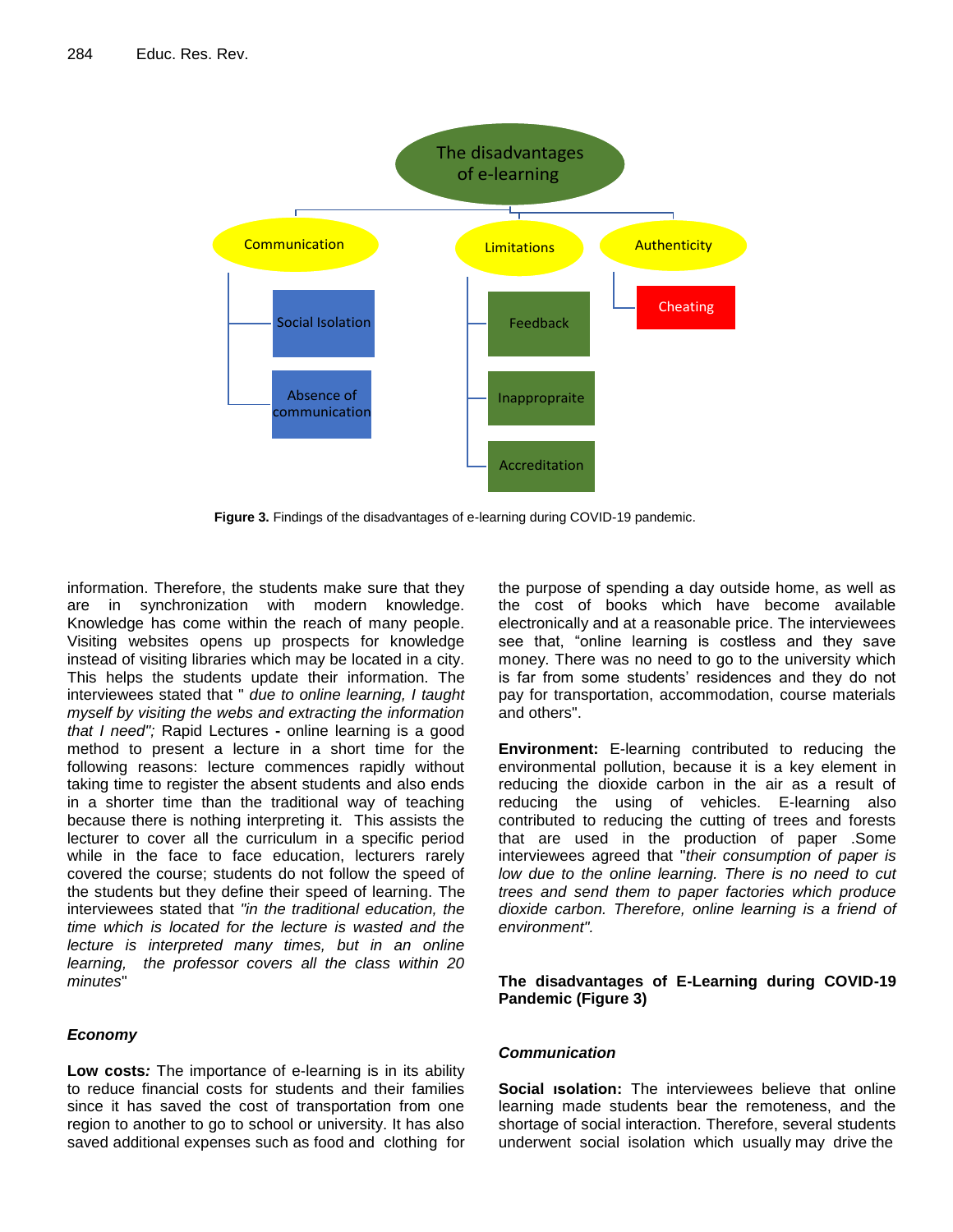students to much stress and anxiety. The effects of social isolation and loneliness are not limited to the psychological aspect only, but also to the health of the mind and heart of the students. They also decreased students' immunity and ability to confront infection. The interviewees said "universities *are considered centres for practising social activities and human interaction. When they closed their doors, many youths lost their social relationships that have a fundamental role in learning and development".*

**The absent of communication:** The interviewees agree that practising communication skills between teachers and their students or between the students themselves is absent in e-learning. This will have a significant impact on their ability to work as a team effectively. Those students are also unable to shift their knowledge to others or transfer their theoretical knowledge to a practical one.

## *Limitation*

**Online student feedback:** The interviewees agree that practising communication skills between teachers and their students or between the students themselves are absent in e-learning. This will have a negative impact on their ability to work as a team effectively. Those students are also unable to shift their knowledge to the other or transfer their theoretical knowledge to a practical one. It is known that the feedback enriches the understanding of the lesson. Unfortunately, as the interviewees said, "*Elearning prevents us from asking the questions or discussion inside the class because of the huge number of the students who want to ask. Professors did not allow for many questions. Therefore, the rate of feedback of the professors and the students is low*"*.*

**Inappropriate:** Online learning may be relatively effective in teaching humanities such as history, some topics in language, geography and others, students can understand the subject relatively, but it is difficult to use online learning in teaching scientific subjects such as medicine and engineering because it needs practical experiences. The interviewees stated that "Students in scientific colleges face a great difficulty in understanding scientific subjects because these materials require labs and practical applications. They believe that the university's tendency to distance-learning in all subjects will not be fruitful".

**Accreditation and quality assurance:** Interviewees saw that some universities encounter great challenges in using e-learning. They lack the infrastructure which facilitates the e-learning process, such as good educational platforms, computers for every student, good communication networks, the readiness of educational programs, computerization of educational materials, and competence of the elements of e-learning including educational administrators, faculty members at universities and their ability to deal with these mechanisms. They say that, "the platform does not help the students to understand the lesson and it does not encourage interaction between the students and their teachers."

## **Authenticity**

**Cheating:** Academic cheating became a global phenomenon during the outbreak of the Corona pandemic where academic institutions resorted to the use of elearning and electronic assessments. In light of the lack of direct monitoring of students during the exams, this phenomenon has spread among students. It negatively affected the credibility of the learning process, its results, and the academic reputation of these institutions. The interviewees believed that some students have different methods of cheating in e-learning exams. These are: some students form a group where everyone answers one or more questions and shares the solution with the group; searching on Google and another searching engine for the answers, or from the books; some senior students answer the questions. E-learning helped spread cheating between students in exams, where educational platforms lack any way to prevent cheating and to reduce cases of cheating, teachers resort to asking difficult questions within a short time and using many forms of the exam, and these procedures were not active to stop or reduce cheating. The interviewees asserted that "*the scores of some students were very low before online education, but they are very high and competitive during online learning. And this caused great frustration for the outstanding students*. "

## **The main suggestions to overcome the disadvantages and challenges that EFL students faced while using the online learning system during the COVID-19 pandemic**

## *Social ısolation*

Interviewees saw that professors should not follow the routine ways of online learning. They have to devote some time to talking about topics that are not related to the academic atmosphere. Moreover, the size of online classes should be small to allow for building the social relationship between students and their teachers. "*Teachers must focus on some activities that mitigate social isolation, such as encouraging students to play sports in their backyards or sharing a personal experience in front of the online class,*" the interviewees agreed. The interviewees believe that combating social isolation is very important and this is possible via social media,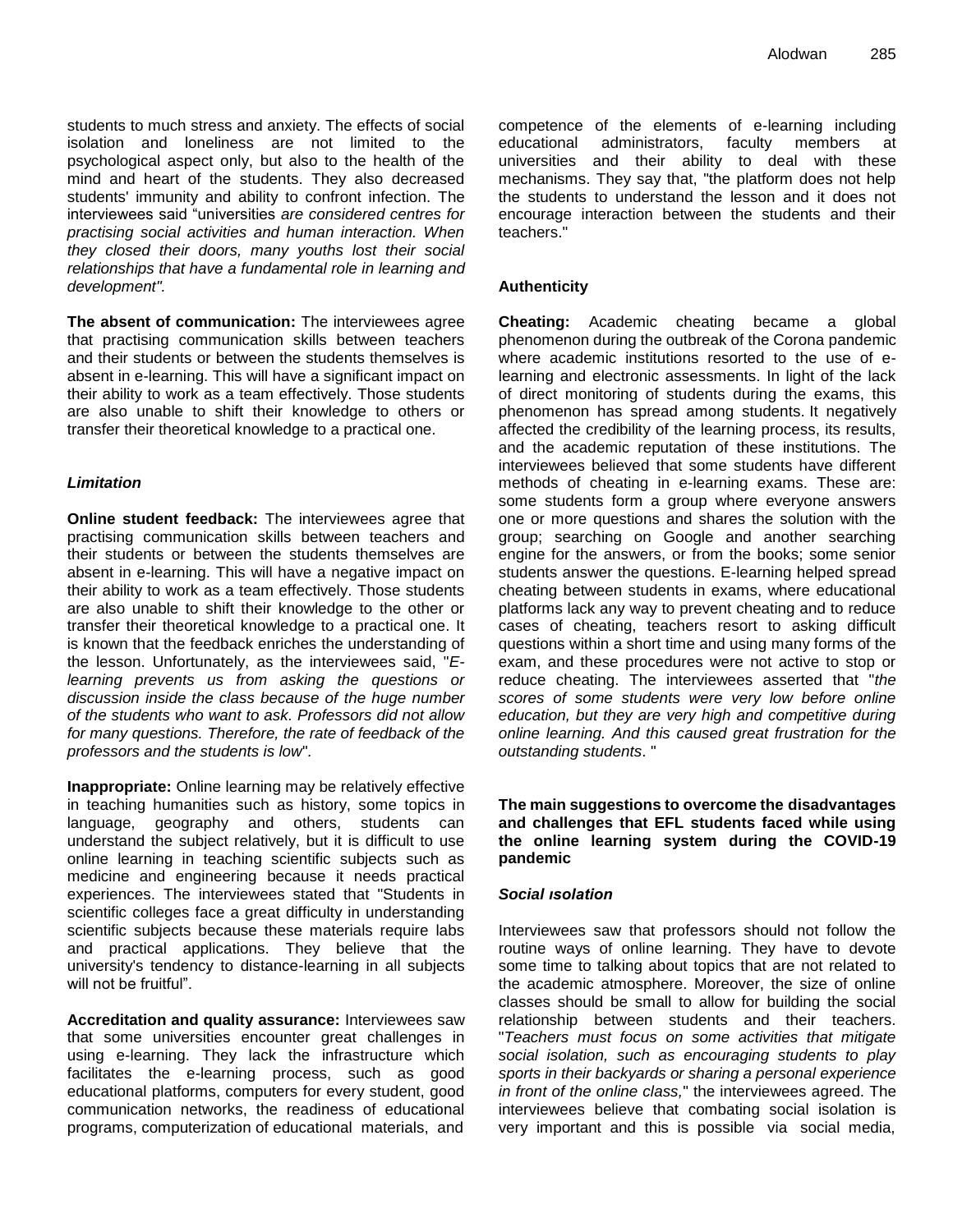which stimulates the communication and interaction between the students during COVID 19.

#### *Absent of communication*

The lecturers should not focus on the academic sides, but they must play their roles in developing the morals and personality of students in order to play their effective role in teaching future generations. Therefore, the lecturers must master the skills of communication with students and try to gain their confidence. The most important characteristics of successful teachers are their ability to build a relationship of respect and affection between the teachers and their students. The students' behaviour and academic performance are affected by the quality of the relationship between them and teachers. Students prefer teachers who are warm and intimate. The interviewees suggested, "*The teachers should have four important skills to deal with the students: the friendship, positive attitude, the ability to listen and be heard, and the ability to compliment genuinely*".

#### *Feedback*

It is necessary to solve the feedback problem through a small meeting between professors and their students and listen to their feedback. The interviewees stated that "*there should be an informal meeting between the students and their instructors, and this meeting can be performed via video conference, zoom platform which operates similarly to a lecturer's office hours inside the camp of the university".*

#### *Inappropriate*

To avoid the difficulties that encounter the students who need practical application of their theoretical knowledge, the interviewees suggested blended learning which mixes face to face learning and online learning. That means there will be online learning lectures and lectures at university. They also suggested, "Students at the university should keep two-meter social distancing, wear face mask, and use hand sanitiser".

## *Accreditation and quality assurance*

The interviewees believe that the universities should be qualified and accredited to teach online otherwise, the outcomes will be unsatisfactory. These universities should have a good platform and qualified teachers who can teach online. They said that "Universities should have an e-learning platform which is capable to achieve all the goals of the educational plan. Universities should not be

stingy in buying an effective platform, and they must train their professors and students to use this platform efficiently".

# *Authenticity (cheating)*

**Types of the questions:** The multiple-choice questions or single-choice questions allow the students to cheat easily and the examiners rarely discover the cheaters. Therefore, it is better to use a free-text question which gives a sign that the students understand the question and answer it. The interviewees suggest that "50% of the questions should be single or multiple choices and the times that are allocated to answer these questions should be short, while the rest of the questions is free- text question which should have enough time to be answered".

**Performance file:** The interviewees suggested that the evaluation of the students should not only depend on the online exam which allows cheating between the students, but it should also depend on the performance file. The interviewees stated that "The student is evaluated on the principle of activities or projects that the student has completed during a semester. Thus, every student should write a project or an activity"

**Technical program:** The interviewees agreed that universities, as well as professors, should take some procedures to ensure the authenticity of online exams. The interviewees stated that "one of the anti-cheating programmes that are used in online exams is Examity. This programme uses several anti-cheating procedures like machine teaching to discover fraudulent examstudents as well as automated ID verification".

## **theoretical and practical ımplications**

This study is considered an added value to the literature review via identifying the advantages and disadvantages of e-learning and mitigating the difficulties of E-learning. It offers many significant practical visions in online learning in the world. This study represents the perspectives of the students who are influenced by e-learning. It is expected that this study will support the course design, and the attitudes of professors, technicians and universities management to deal with the difficulties that encounter the students. It will also strengthen the positive points in e-learning.

The findings of this study are includes advantages and disadvantages. The advantages of e-learning are: Elearning is costless; it save the time of the students and professors; it allows all people(employees, housewives, and others) to study; it helps students get high scores; it motivates self-learning. The disadvantages of E-learning are: it causes social isolation between the students; it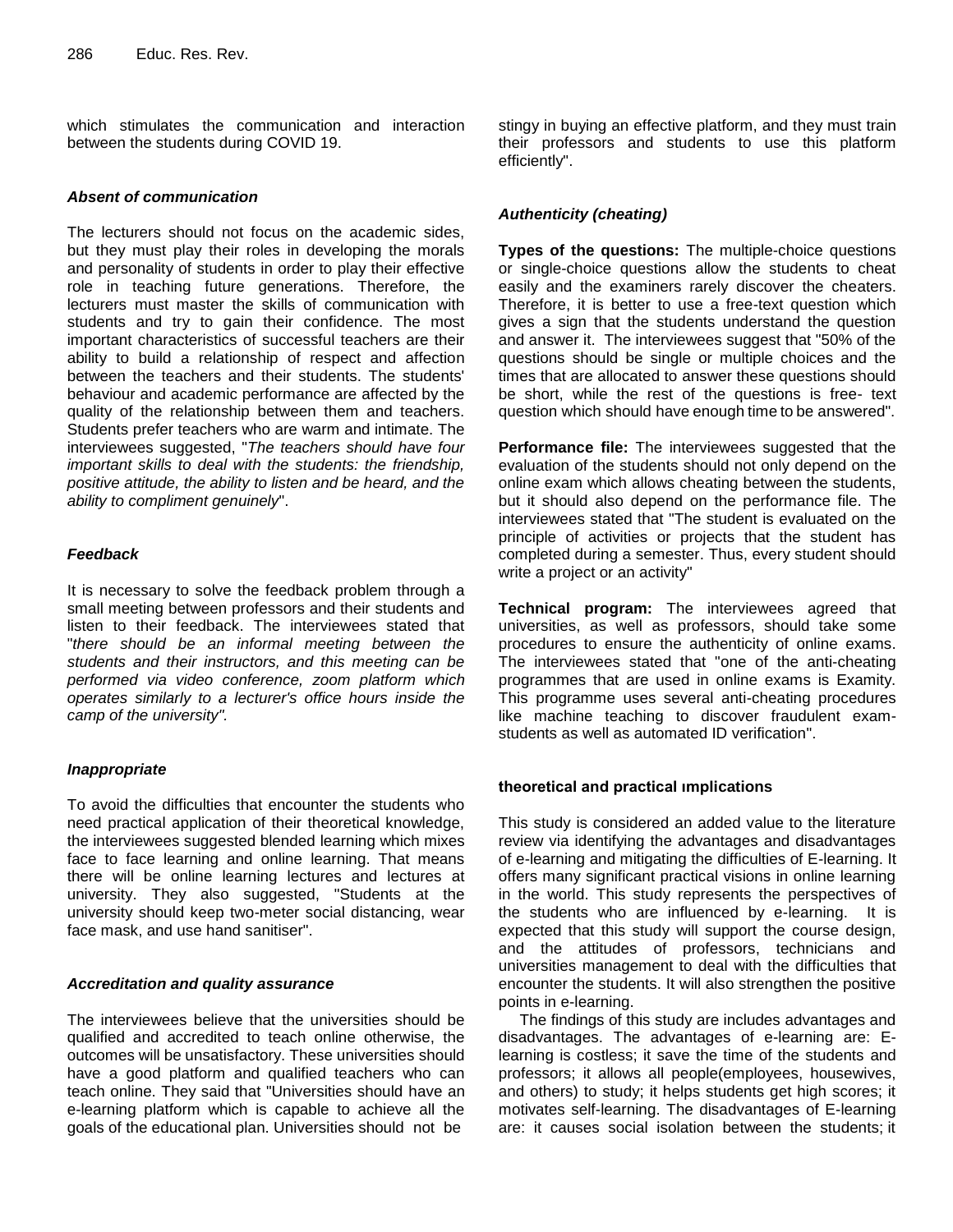limits the communication between the students and their professors; it also limits the feedback of the professors and their students; it is inappropriate for students who need practical training; some universities are unqualified to teach online due to the technical issues and experience in teaching online; and it assists some students to be cheaters to get high marks.

The study proposes some suggestions. First, there should be a qualified educational platform that enables the professors and students to use it easily. This platform should have some characteristics such as: facilitates the feedback between the students and their instructors; it is equipped with a program that prevents cheating; It allows the students to be evaluated fairly; it facilitates the communication between the students to avoid the social isolation; it should be easy to be used. Second, online class should have no more than 35 students in the Humanities area and 25 in scientific areas to make the class more active than the current situation and encourage interaction between the students and their instructors. Third, offering laptops or desk computers and free internet for the poor students. Also, teachers have to teach in-depth and avoid surface education. In addition, policymakers should encourage the students to adopt self-learning and to interact with their professors. Lastly, blended learning should be implemented.

#### **Conclusion**

Online education was optional, and most countries, especially Jordan, did not recognize the graduates of distance learning. Nowadays, it has become an inevitable matter. This study came to shed light on the advantages of e-learning and strengthen them. At the same time, it discussed the disadvantages and challenges of elearning and tried to overcome them. This is a qualitative study that used an online semi-structured interview to collect data and a Braun and Clarke thematic approach (2006) to analyse the data and extract the themes that answer the research question. This study suggests some future studies, such as examining teachers' perspectives on E-learning in vocational training, how students with disabilities deal with e-learning, the model role of educational platforms, and the emotional difficulties that families face while participating in e-learning.

#### **CONFLICT OF INTERESTS**

The author has not declared any conflict of interest.

#### **REFERENCES**

- Adnan M, Anwar K (2020). Online Learning amid the COVID-19 Pandemic: Students' Perspectives. Online Submission 2(1):45-51.
- Al Hadhrami S, Al Saadi N (2021). The Advantages and Challenges of e-Learning During COVID-19 Pandemic in Omani Schools from

Parents" Perspectives of Cycle Two Schools (5-9). International Journal of Educational Technology and Learning 10(1):26-39.

- Almaiah MA, Al-Khasawneh A, Althunibat A (2020). Exploring the critical challenges and factors influencing the E-learning system usage during COVID-19 pandemic. Education and Information Technologies 25(4):5261-5280.
- Almanthari A, Maulina S, Bruce S (2020). Secondary school mathematics teachers" views on E-learning implementation barriers during the COVID-19 pandemic: the case of Indonesia. Eurasia Journal of Mathematics, Science and Technology Education 16(7):1- 9.
- Alobeytha FL, Mohamed AH, Rahman FA (2018). The Identity of The Trafficked Child in Young Adult Literature: Patricia Mccormick"sold. International Journal of Education, Psychology and Counseling 3(9):1-9.
- Barhoumi C (2015). The Effectiveness of WhatsApp Mobile Learning Activities Guided by Activity Theory on Students' Knowledge Management. Contemporary Educational Technology 6(3):221-238.
- Braun V, Clarke V (2006). Using thematic analysis in psychology. Qualitative Research in Psycholog 3(2): 77-101.
- Chandler G, Hunter A, Jacelon C, Lusardi P, Zucker D (2002). Making meaning: The creative component in qualitative research. Qualitative Health Research 12(3):388-398.
- Creswell JW (2013). Qualitative inquiry and research design: Choosing among fiveapproaches. (3rd edition). London,U.K: Sage Publications, Inc.
- Davey J (2014). How do novice parasport coaches develop their knowledge? A look at the experiences of para sailing coaches (Doctoral Thesis). Retrieved from https://search.proquest.com/docview/1522759667?accountid=27931
- Di Vaio A, Boccia F, Landriani L, Palladino R (2020). Artificial intelligence in the agri-food system: Rethinking sustainable business models in the COVID-19 scenario. Sustainability 12(12):1-12. https ://doi.org/10.3390/su121 24851
- Ebner M, Schön S, Braun C, Ebner M, Grigoriadis Y, Haas M, Taraghi B (2020). COVID-19 epidemic as E-learning boost? Chronological development and effects at an Austrian university against the background of the concept of "E-Learning Readiness". Future Internet 12(6): 1-20.
- Everitt BS, Howell DC (2021). Encyclopedia of Statistics in Behavioral Science. Hoboken, NJ: John Wiley and Sons LTD.
- Favale T, Soro F, Trevisan M, Drago I, Mellia M (2020). Campus traffic and e-Learning during COVID-19 pandemic. Computer Networks 176(2):1-23.
- Giovannella C (2021). Effect induced by the Covid-19 pandemic on students" perception about technologies and distance learning. In Ludic, Co-design and Tools Supporting Smart Learning Ecosystems and Smart Education (pp. 105-116). Springer, Singapore.
- Guest G (2012). Applied thematic analysis. Thousand Oaks, California, CA: Sage.
- Hasan N, Bao Y (2020). Impact of "e-Learning crack-up" perception on psychological distress among college students during COVID-19 pandemic: A mediating role of "fear of academic year loss". Children and Youth Services Review 118(2):1-9.
- Heppen J, Sorensen N, Allensworth E, Walters K, Rickles J, Taylor S, Michelman V (2017). The struggle to pass algebra: Online vs. faceto-face credit recovery for at-risk urban students. Journal of Research on Educational Effectiveness 10(2):272-296.
- Hoq MZ (2020). E-Learning during the period of pandemic (COVID-19) in the kingdom of Saudi Arabia: an empirical study. American Journal of Educational Research 8(7):457-464.
- Khabbaz M, Najjar R (2015). Moodle-based distance language learning strategies: An evaluation of technology in language classroom. International Journal of Applied Linguistics and English Literature 4(4):205-210.
- Kuama S, Intharaksa U (2016). Is online learning suitable for all English language students? PASAA 12(1):53-82.
- Kvale S (1996). Interviews: An introduction to qualitative research interviewing. Thousand Oaks, CA: SAGE.
- Lincoln YS, Guba EG (1985). Naturalistic inquiry. Beverly Hills, CA: Sage.